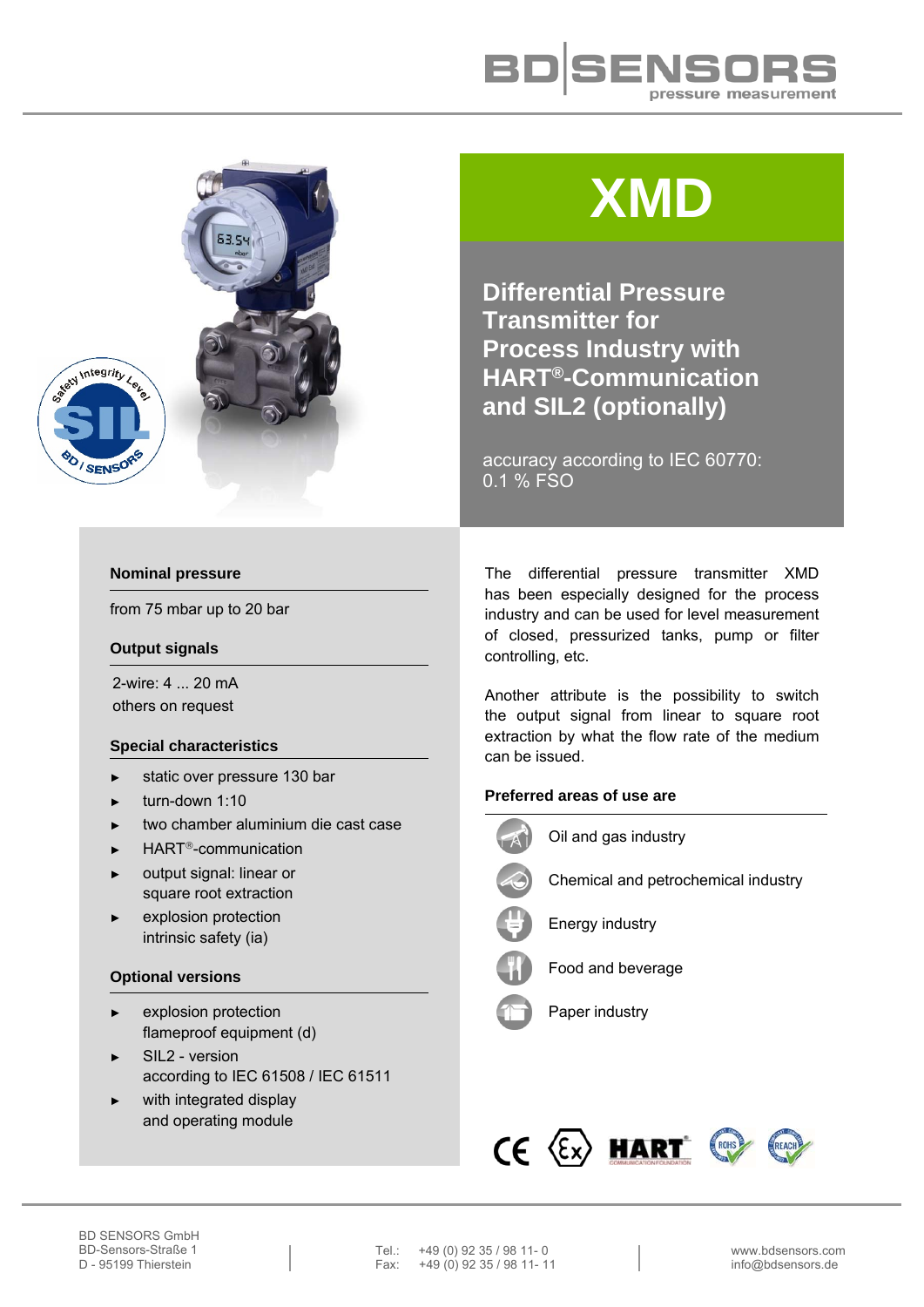| <b>Pressure ranges</b>                                       |                                                                                                                                                                                      |                                                                                                                                       |                         |                                               |                              |  |  |  |  |  |  |  |  |
|--------------------------------------------------------------|--------------------------------------------------------------------------------------------------------------------------------------------------------------------------------------|---------------------------------------------------------------------------------------------------------------------------------------|-------------------------|-----------------------------------------------|------------------------------|--|--|--|--|--|--|--|--|
| Nominal pressure<br>[bar]                                    | 0.075                                                                                                                                                                                | 0.4                                                                                                                                   | $\overline{2}$          | 7                                             | 20                           |  |  |  |  |  |  |  |  |
| Permissible static pressure [bar]                            | 130                                                                                                                                                                                  | 130                                                                                                                                   | 130                     | 130                                           | 130                          |  |  |  |  |  |  |  |  |
|                                                              |                                                                                                                                                                                      |                                                                                                                                       |                         |                                               |                              |  |  |  |  |  |  |  |  |
| <b>Output signal / Supply</b>                                |                                                                                                                                                                                      |                                                                                                                                       |                         |                                               |                              |  |  |  |  |  |  |  |  |
| 2-wire: 4  20 mA                                             | intrinsic safety (ia) with HART®-communication<br>$V_s = 12  28 V_{DC}$<br>standard:                                                                                                 |                                                                                                                                       |                         |                                               |                              |  |  |  |  |  |  |  |  |
| with explosion protection                                    |                                                                                                                                                                                      | flameproof equipment (d) with HART <sup>®</sup> -communication<br>$V_s = 1328 V_{DC}$<br>options:                                     |                         |                                               |                              |  |  |  |  |  |  |  |  |
|                                                              | SIL2 / intrinsic safety (ia) with HART®-communication<br>$V_s = 12$ 28 $V_{DC}$<br>SIL2 / flameproof equipment (d) with HART®-communication<br>$V_s = 1328 V_{DC}$                   |                                                                                                                                       |                         |                                               |                              |  |  |  |  |  |  |  |  |
| <b>Performance</b>                                           |                                                                                                                                                                                      |                                                                                                                                       |                         |                                               |                              |  |  |  |  |  |  |  |  |
|                                                              |                                                                                                                                                                                      |                                                                                                                                       |                         |                                               |                              |  |  |  |  |  |  |  |  |
| Clocking error<br>Accuracy <sup>1</sup>                      | $\leq$ ± 0.2 % FSO<br>$\leq \pm 0.1$ % FSO                                                                                                                                           |                                                                                                                                       |                         |                                               |                              |  |  |  |  |  |  |  |  |
|                                                              | turn-down $\leq 5:1$ :<br>$≤$ ± [0.1 + 0.015 x turn-down] % FSO<br>$turn-down > 5:1$ :                                                                                               |                                                                                                                                       |                         |                                               |                              |  |  |  |  |  |  |  |  |
|                                                              | with turn-down = nominal pressure range / adjusted range                                                                                                                             |                                                                                                                                       |                         |                                               |                              |  |  |  |  |  |  |  |  |
| Permissible load                                             | load during HART®-communication: $R_{min}$ = 250 $\Omega$                                                                                                                            |                                                                                                                                       |                         |                                               |                              |  |  |  |  |  |  |  |  |
| Supply                                                       | ≤ 0.05 % FSO / 10 V                                                                                                                                                                  |                                                                                                                                       |                         |                                               |                              |  |  |  |  |  |  |  |  |
| Permissible load                                             | ≤ 0.05 % FSO / kΩ                                                                                                                                                                    |                                                                                                                                       |                         |                                               |                              |  |  |  |  |  |  |  |  |
| Long term stability                                          |                                                                                                                                                                                      | $\leq \pm$ (0.1 x turn-down) % FSO / year at reference conditions                                                                     |                         |                                               |                              |  |  |  |  |  |  |  |  |
| Response time                                                |                                                                                                                                                                                      | 300 msec - with electronic damping 0 sec                                                                                              |                         |                                               |                              |  |  |  |  |  |  |  |  |
| Measuring rate                                               | 3.5/sec                                                                                                                                                                              |                                                                                                                                       |                         |                                               |                              |  |  |  |  |  |  |  |  |
| Adjustability                                                | electronic damping: 0  100 sec                                                                                                                                                       |                                                                                                                                       | offset: 0  90 % FSO     |                                               | turn-down of span: max. 10:1 |  |  |  |  |  |  |  |  |
|                                                              | $^1$ accuracy according to IEC 60770 - limit point adjustment (non-linearity, hysteresis, repeatability)                                                                             |                                                                                                                                       |                         |                                               |                              |  |  |  |  |  |  |  |  |
| Thermal effects (Offset and Span) / Permissible temperatures |                                                                                                                                                                                      |                                                                                                                                       |                         |                                               |                              |  |  |  |  |  |  |  |  |
| Thermal error                                                | $\leq \pm$ (0.1 x turn-down) % FSO / 10 K                                                                                                                                            |                                                                                                                                       |                         |                                               |                              |  |  |  |  |  |  |  |  |
| in compensated range                                         | standard: -20  80 °C                                                                                                                                                                 |                                                                                                                                       |                         | option for device without display: -40  60 °C |                              |  |  |  |  |  |  |  |  |
| Permissible temperatures                                     | without display: medium: -40  85 °C                                                                                                                                                  |                                                                                                                                       | environment: -40  50 °C |                                               | storage: -40  80 °C          |  |  |  |  |  |  |  |  |
|                                                              | with display:                                                                                                                                                                        | medium: -40  85 °C                                                                                                                    | environment: -20  50 °C |                                               | storage: -30  80 °C          |  |  |  |  |  |  |  |  |
| <b>Electrical protection</b>                                 |                                                                                                                                                                                      |                                                                                                                                       |                         |                                               |                              |  |  |  |  |  |  |  |  |
| Short-circuit protection                                     | permanent                                                                                                                                                                            |                                                                                                                                       |                         |                                               |                              |  |  |  |  |  |  |  |  |
| Reverse polarity protection                                  | no damage, but also no function                                                                                                                                                      |                                                                                                                                       |                         |                                               |                              |  |  |  |  |  |  |  |  |
| Electromagnetic compatibility                                | emission and immunity according to EN 61326                                                                                                                                          |                                                                                                                                       |                         |                                               |                              |  |  |  |  |  |  |  |  |
| <b>Mechanical stability</b>                                  |                                                                                                                                                                                      |                                                                                                                                       |                         |                                               |                              |  |  |  |  |  |  |  |  |
| Vibration                                                    | 5 g RMS (25  2000 Hz)                                                                                                                                                                |                                                                                                                                       |                         | according to DIN EN 60068-2-6                 |                              |  |  |  |  |  |  |  |  |
| Shock                                                        | 100 g / 1 msec                                                                                                                                                                       |                                                                                                                                       |                         | according to DIN EN 60068-2-27                |                              |  |  |  |  |  |  |  |  |
| <b>Materials</b>                                             |                                                                                                                                                                                      |                                                                                                                                       |                         |                                               |                              |  |  |  |  |  |  |  |  |
| Pressure port                                                | stainless steel 1.4401 (316)                                                                                                                                                         |                                                                                                                                       |                         |                                               |                              |  |  |  |  |  |  |  |  |
| Housing                                                      | aluminium die cast, powder-coated                                                                                                                                                    |                                                                                                                                       |                         |                                               |                              |  |  |  |  |  |  |  |  |
| Viewing glass                                                | laminated safety glass                                                                                                                                                               |                                                                                                                                       |                         |                                               |                              |  |  |  |  |  |  |  |  |
| Seals (media wetted)                                         | FKM / EPDM                                                                                                                                                                           |                                                                                                                                       |                         |                                               |                              |  |  |  |  |  |  |  |  |
| Diaphragm                                                    |                                                                                                                                                                                      | standard: stainless steel 1.4435 (316 L)                                                                                              |                         | option: Hastelloy® C-276 (2.4819)             |                              |  |  |  |  |  |  |  |  |
| Media wetted parts                                           | pressure port, seals, diaphragm                                                                                                                                                      |                                                                                                                                       |                         |                                               |                              |  |  |  |  |  |  |  |  |
| Filling fluids                                               | silicone oil                                                                                                                                                                         |                                                                                                                                       |                         |                                               |                              |  |  |  |  |  |  |  |  |
| <b>Explosion protection</b>                                  |                                                                                                                                                                                      |                                                                                                                                       |                         |                                               |                              |  |  |  |  |  |  |  |  |
| Approvals AX12-XMD                                           | intrinsic safety                                                                                                                                                                     | IBExU 05 ATEX 1106 X                                                                                                                  |                         | (with SIL2: IBExU 05 ATEX1105 X)              |                              |  |  |  |  |  |  |  |  |
| AX2-XMD (with SIL2)                                          | zone 0/1: II 1/2G Ex ia IIB T4 Ga/Gb                                                                                                                                                 |                                                                                                                                       |                         |                                               |                              |  |  |  |  |  |  |  |  |
|                                                              | zone 20: Il 1D Ex ia IIIC T85 °C Da                                                                                                                                                  |                                                                                                                                       |                         |                                               |                              |  |  |  |  |  |  |  |  |
|                                                              | safety technical maximum values:                                                                                                                                                     |                                                                                                                                       |                         |                                               |                              |  |  |  |  |  |  |  |  |
|                                                              |                                                                                                                                                                                      | $U_i$ = 28 V, I <sub>i</sub> = 98 mA, P <sub>i</sub> = 680 mW, C <sub>i</sub> = 0 nF, L <sub>i</sub> = 0 µH, C <sub>GND</sub> = 27 nF |                         |                                               |                              |  |  |  |  |  |  |  |  |
| Approvals AX17-XMD                                           | IBExU 12 ATEX 1045 X<br>flameproof enclosure<br>(with SIL2: IBExU 12 ATEX1073 X)<br>zone 1: Il 2G Ex d IIC T5 Gb                                                                     |                                                                                                                                       |                         |                                               |                              |  |  |  |  |  |  |  |  |
| AX7-XMD (with SIL2)<br>Permissible temperatures for          |                                                                                                                                                                                      |                                                                                                                                       |                         |                                               |                              |  |  |  |  |  |  |  |  |
| environment                                                  | in zone 0:<br>-20  60 °C with $p_{atm}$ 0.8 bar up to 1.1 bar<br>intrinsic safety: -40  70 °C / flameproof enclosure: -20  70 °C<br>in zone 1 or higher:                             |                                                                                                                                       |                         |                                               |                              |  |  |  |  |  |  |  |  |
| <b>Options</b>                                               |                                                                                                                                                                                      |                                                                                                                                       |                         |                                               |                              |  |  |  |  |  |  |  |  |
| SIL2-version                                                 | according to IEC 61508 / IEC 61511                                                                                                                                                   |                                                                                                                                       |                         |                                               |                              |  |  |  |  |  |  |  |  |
| Display                                                      |                                                                                                                                                                                      |                                                                                                                                       |                         |                                               |                              |  |  |  |  |  |  |  |  |
|                                                              | LC display, visible range 32.5 x 22.5 mm; 5-digit 7-segment main display, digit height 8 mm,<br>range of indication ±9999; 8-digit 14-segment additional display, digit height 5 mm; |                                                                                                                                       |                         |                                               |                              |  |  |  |  |  |  |  |  |
|                                                              |                                                                                                                                                                                      | 52-segment bargraph; accuracy $0.1\% \pm 1$ digit                                                                                     |                         |                                               |                              |  |  |  |  |  |  |  |  |
| <b>Miscellaneous</b>                                         |                                                                                                                                                                                      |                                                                                                                                       |                         |                                               |                              |  |  |  |  |  |  |  |  |
| Ingress protection                                           | IP 67                                                                                                                                                                                |                                                                                                                                       |                         |                                               |                              |  |  |  |  |  |  |  |  |
| Installation position                                        | any                                                                                                                                                                                  |                                                                                                                                       |                         |                                               |                              |  |  |  |  |  |  |  |  |
| Weight                                                       | min. 3 500 g                                                                                                                                                                         |                                                                                                                                       |                         |                                               |                              |  |  |  |  |  |  |  |  |
| Current consumption                                          | approx. 21 mA                                                                                                                                                                        |                                                                                                                                       |                         |                                               |                              |  |  |  |  |  |  |  |  |
| Operational life                                             | 100 million load cycles                                                                                                                                                              |                                                                                                                                       |                         |                                               |                              |  |  |  |  |  |  |  |  |
| CE-conformity                                                | EMC Directive: 2014/30/EU                                                                                                                                                            |                                                                                                                                       |                         |                                               |                              |  |  |  |  |  |  |  |  |
| <b>ATEX Directive</b>                                        | 2014/34/EU                                                                                                                                                                           |                                                                                                                                       |                         |                                               |                              |  |  |  |  |  |  |  |  |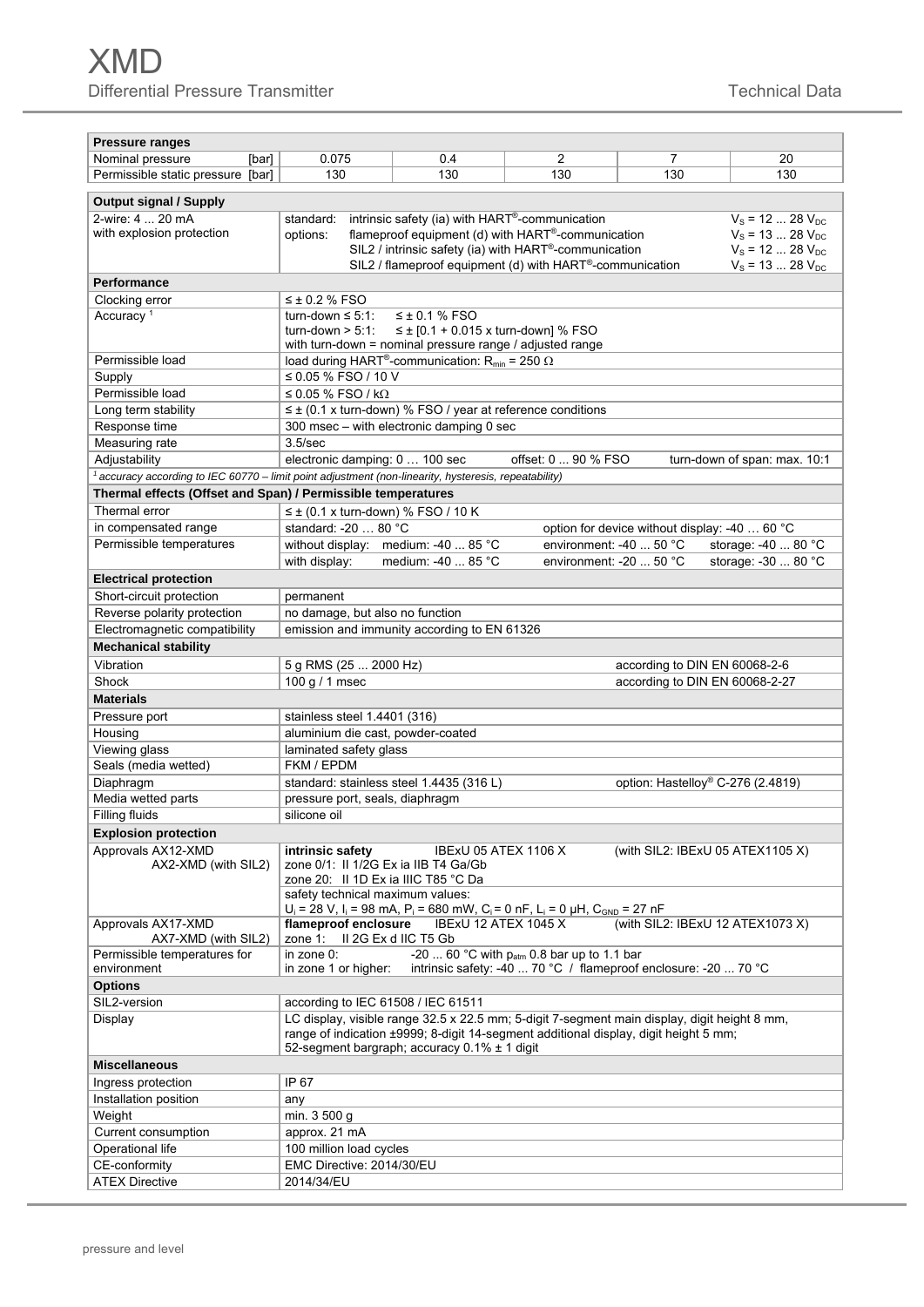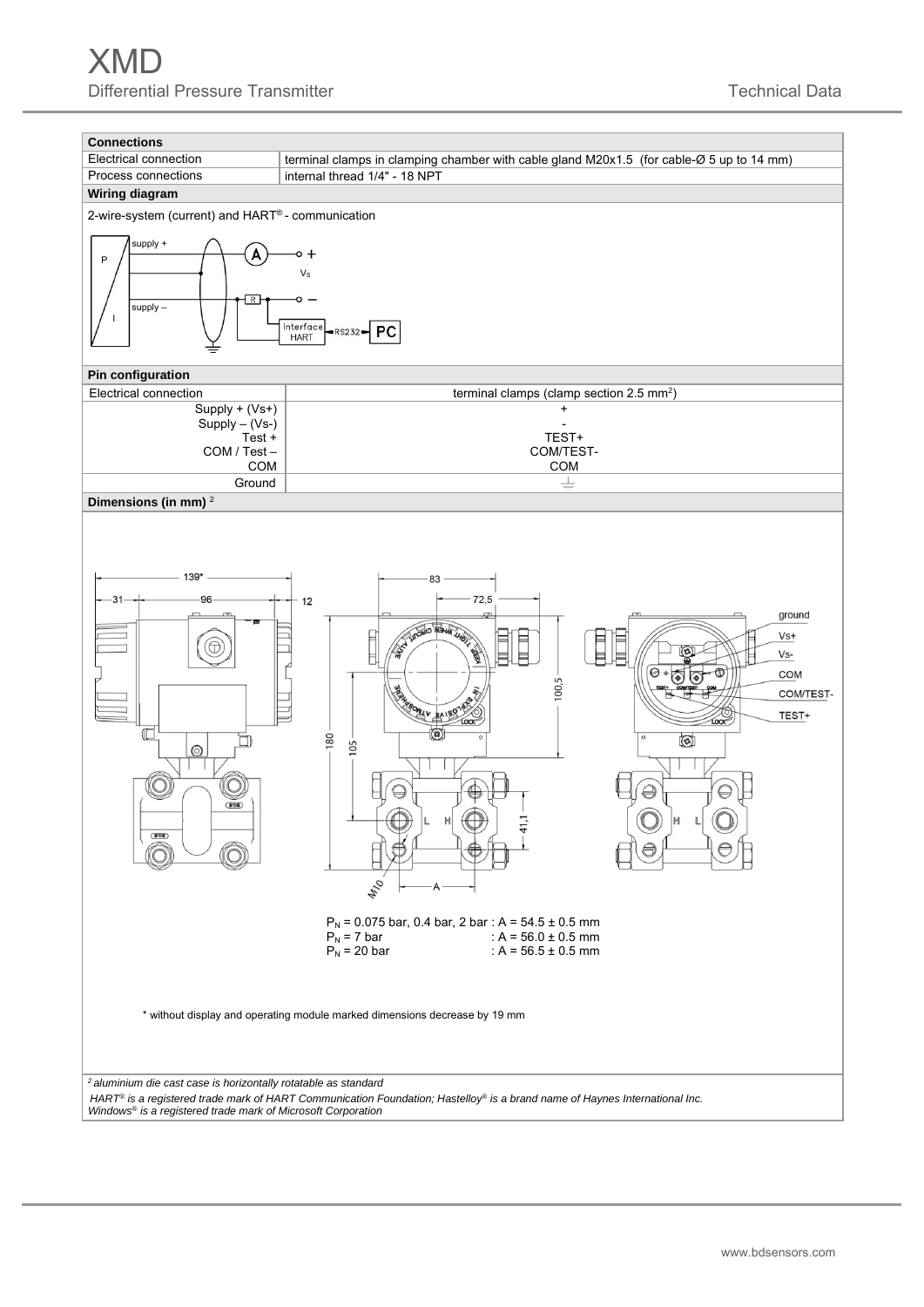



**SENSORS** pressure measurement